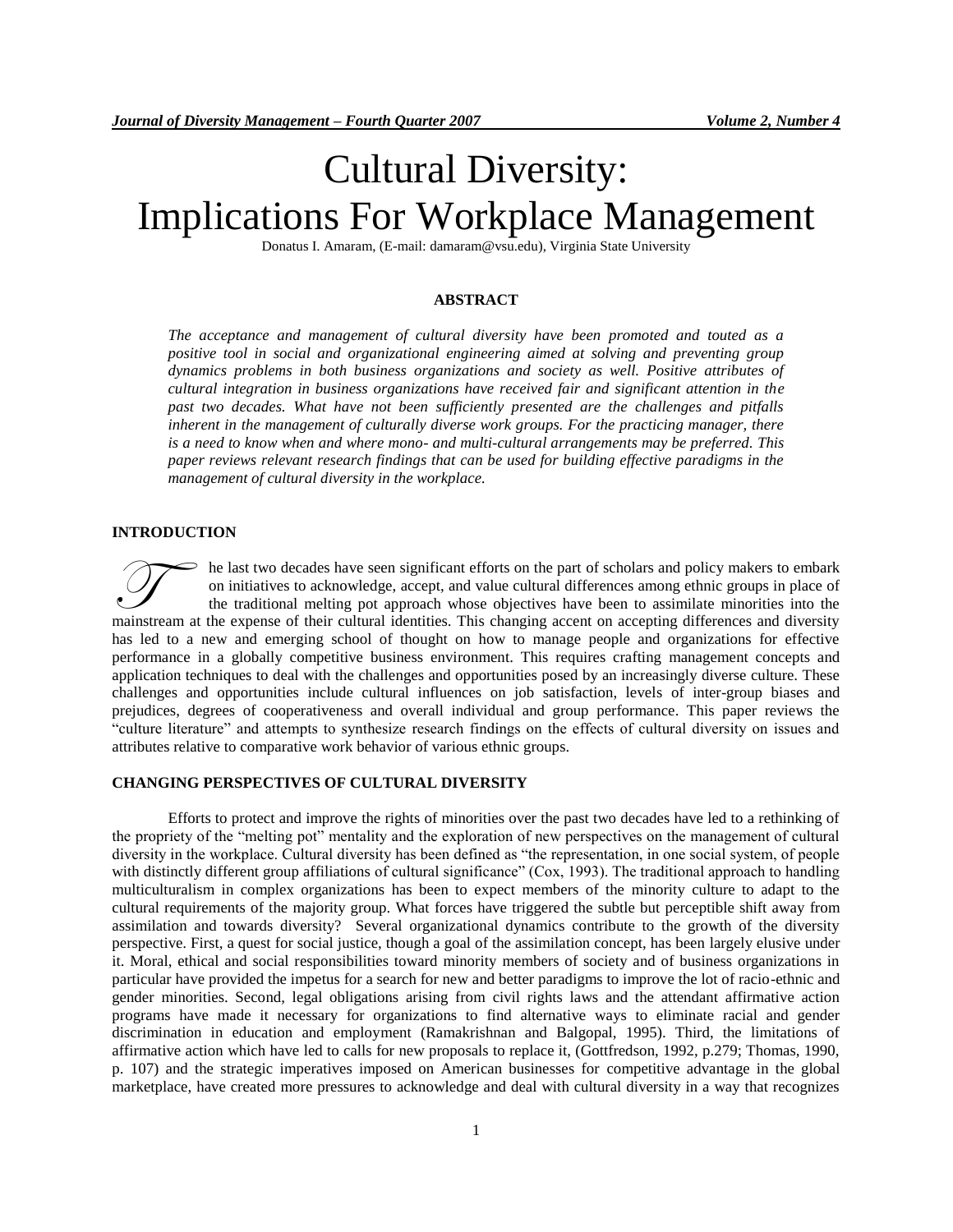and works with differences in cultures without denigrating or submerging some under others. Globalization, with its multicultural implications, has become an indispensable factor in strategic competitiveness. IBM, Exxon, Coca Cola, and Dow Chemical, for example, derive, at least, half of their revenues from other countries. For the first time since World War I, immigrants make up the largest share of recent growth in the population and the labor force. Experts predict that business leaders who ignore these demographic trends will find themselves at a competitive disadvantage (Copeland, 1988b; Nkomo, 1992). Hitherto, cultural differences were perceived only in terms of ethnic and nationality constructs. Now, cultural considerations include race, gender, sexual orientation, age, disability etc. These subgroups possess different work attitudes, perceptions, values and norms which, in turn, affect individual and group performances. The conclusions of *Workforce 2000: Work and Workers for the 21st Century* (Johnston, 1987), highlight the importance and impact of changing workforce demographics and diversity in organizations. Differences in cultural composition of the workplace lead to tensions and conflicts over cultural issues, particularly from minority workers who are more likely to feel oppressed by the differences. For business organizations, these changes offer both opportunities and challenges.

#### **DIVERSITY AND ORGANIZATIONAL SUCCESS FACTORS**

The observed effects of cultural diversity on organizational behavior have been multi-variant and seem to depend on how different groups are combined and permuted in the workplace. Rubaii-Barrett and Beck (1993) examined the similarities and differences in work climate perceptions and levels of job satisfaction among Anglo-American and Mexican-American local government employees and reported that Mexican-American employees felt higher levels of satisfaction with personnel procedures than did Anglo-American employees. Because the Mexican-Americans constituted the majority of the two groups, it was inferred that cultural differences rather than numerical minority status were responsible for the observed differences in work attitudes on the part of the Anglo employees.

One area of cultural differences which has been studied sufficiently over time is the contrast between individualism and collectivism and the impact on behavior of people from nations in which various ethnic groups of the United States have historical roots (Triandis, McCusker, and Hui, 1990). Asians, Hispanics and Blacks have roots in nations with collectivist cultures, while Caucasians have roots in the European tradition of individualism (Hofstede, 1980, Inkeles, 1983). This fact has been used to predict the effectiveness of management practices relative to team work and group cooperativeness. Earley (1993) examined 163 managers from China, Israel and the United States to assess the effects of individualistic/collectivistic cultural beliefs on performance and found that the performance of individualists (those from the U.S.) was lower when working in a group than when working alone, while the performance of collectivists (those from China and Israel) was lower when working alone than when working in a group. Perkins (1993) corroborated these findings, and went further to assess attitudes and preferences relative to work- group structures and found that those from cultures that view relationships in terms of hierarchy or pecking order have a preference for highly structured teams while those from individualistic cultures felt more comfortable with voluntary and informal teams.

# **IMPACT ON COOPERATIVE AND COMPETITIVE BEHAVIOR**

Team work and competitive assignments are legitimate and recurrent tools in the strategic activities of many business organizations. Knowledge of how cultural diversity affects the effectiveness of these work arrangements is significant for managerial decision making. Cox (1991) examined the effects on group tasks of ethnic group differences between Asians, Blacks, Hispanics and Caucasians and concluded that those from collectivist cultural traditions exhibit more cooperative behavior than those from individualistic cultural origins. In addition to inter-cultural differences, some intra-cultural attributes have been found to exert significant behavioral tendencies that affect interpersonal interactions. Physical observable differences or phenotypes, for instance, affect the level of acceptability and assimilation of organization members even within their own cultural groups. It is not surprising that persons of phenotypes different from the majority group tend to have less favorable work experiences and career outcomes (such as satisfaction, compensation, promotion etc) than persons from the majority phenotype. What is surprising is that within the same group, differences in physical attributes do affect these issues with equal force.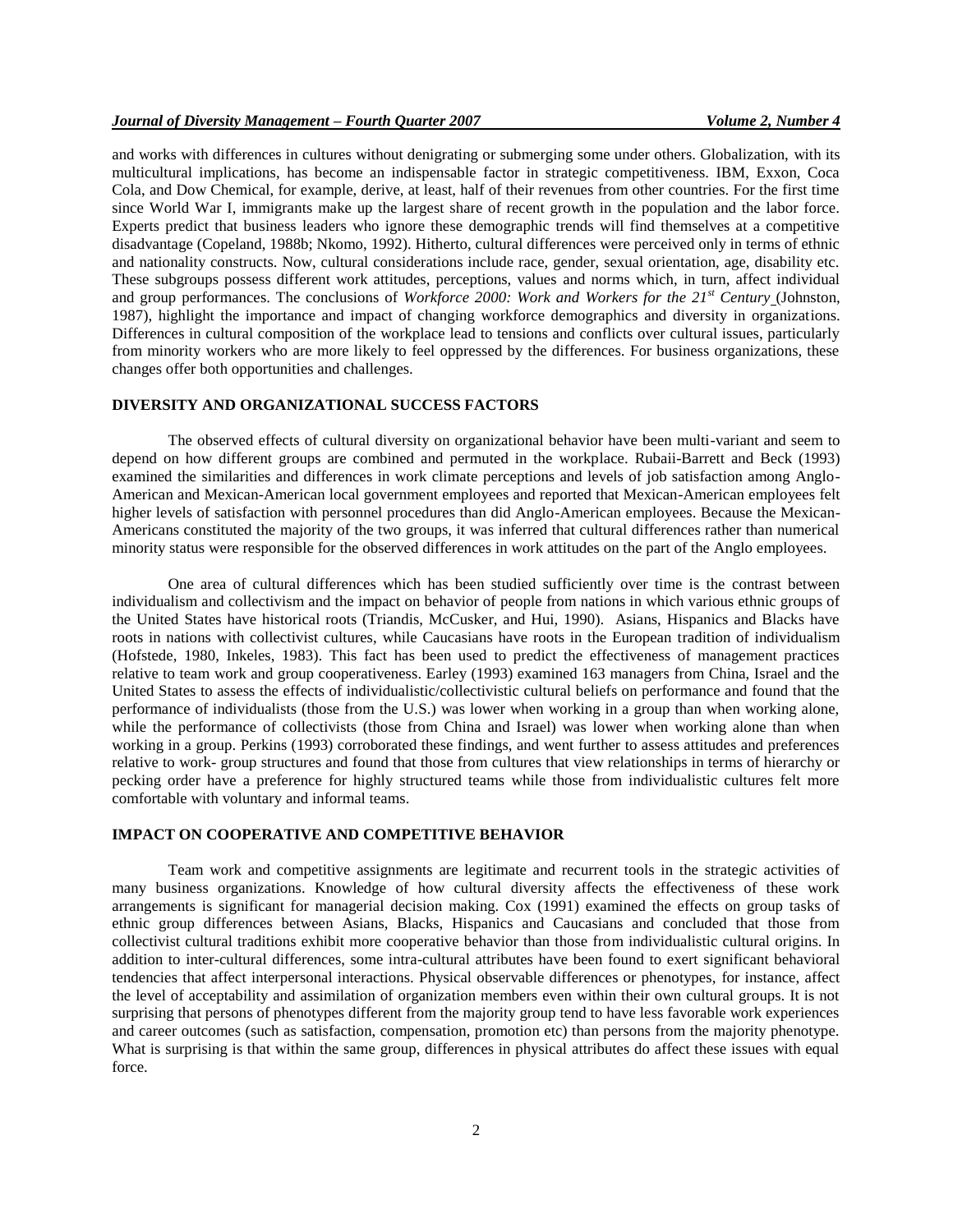# **CAREER IMPLICATIONS**

Within phenotypes there is an inverse correlation between the amount of physical distinctiveness from the majority group and career outcomes. All things being equal, it has been found that women with long hair and ultra feminine dress fare less well than women with shorter hairstyles and more masculine dress; and non-Whites of light skin color fare better than non-Whites of darker skin color, leading one researcher to conclude that "skin color is probably the most important single index for uncritical human evaluation" (Lincoln, 1967, p. 527). There is evidence that strong identification with the majority culture enhances one's career progression. Furthermore, it has been noted that organizational members with mono-cultural minority-group identity have more negative career experiences than those with other identity affiliations. Biculturals are at a disadvantage compared to mono-majority members but experience better career outcomes than those of mono-minority members (Bell, 1990).

Career outcomes tend to be more positive when phenotype and culture are congruent than when they are dissimilar (Cox, 1993, p. 62). Thus, it's instructive for managers to note that an organization's cultural mix affects the ability of out-group members to perform within the organization. Some derivatives of cultural diversity that negatively affect minority culture members include prejudice, discrimination and stereotyping. Prejudice here is understood as a prejudgment of someone on the basis of some characteristics which may include cultural idiosyncrasies, while discrimination speaks to behavioral biases toward a person based on his/her group identity. Research suggests that minority group size also affects the level of discrimination.

Majority group members tend to increase levels of discrimination against minorities when the latter's percentage of representation is low (Blau, 1977). Stereotyping also presents an obstacle to minority group members of an organization. Stereotyping is a form of prejudgment by which we attribute to an individual the supposed attributes of the group from which he comes. Research findings suggest that stereotyping can have significant negative effects on both individual careers and overall organizational performance. For example, stereotyping has been found to affect hiring, promotion and performance evaluation decisions of overweight people, older employees and applicants, as well as people with disabilities (Everett, 1990)).

## **TRENDS IN PREJUDICE/DISCRIMINATION**

Are the influences of culturally-associated prejudice and discrimination declining or increasing over time? There is evidence for both sides of the argument. Firebaugh and Davis (1988) concluded that prejudice declined significantly in a study of African Americans from 1972 to 1984. An American Management Association study concurred and concluded that the increases in minority representation in managerial positions were largely attributable to changes in attitudinal dispositions toward minorities rather than government-mandated affirmative action programs (Romano, 1995, p.6). On the other hand, several research findings have suggested that significant prejudice toward cultural minorities persists (Cockrel, 1989). In a study of 200 Black professionals, Morrison (1992) found that prejudice in its various subtle forms pervaded organizational decision making and caused widespread disappointment, frustration and anger among these professionals struggling to advance in a culturally hostile atmosphere. Organizational members from minority subgroups also face obstacles from ethnocentrism within an organization's culture. Ethnocentrism is the inclination for majority-group members to view themselves as the center of the universe, to interpret minority out-group members from the perspective of the majority group, and to evaluate beliefs, behaviors, and values of the majority group more positively than those of the minority group members (Shimp & Sharma, 1987). The overall conclusion is that prejudice, discrimination and stereotyping are widely practiced in organizations and negatively impact the careers of minority group members (Lester & Caudill, 1987; Schweltzer and Deely, 1982). As the workforce grows more diverse, tensions over cultural issues are bound to exacerbate. The attendant cultural conflicts can be a drain on the energy of the people involved. Demographic changes which estimate that only 15% of new entrants into the labor force are white males, compared to 47% just twenty years ago, will command changes in the management of organizational culture and force organizational adjustments in terms of structural integration and institutional biases. Organizations now recognize the impact of diversity on performance and profitability as was predicted by the Hudson Institute's study "Workforce 2000: Work and Workers for the 21<sup>st</sup> Century (Johnston, 1987). Diversity brings with it advantages or opportunities as well as disadvantages and challenges.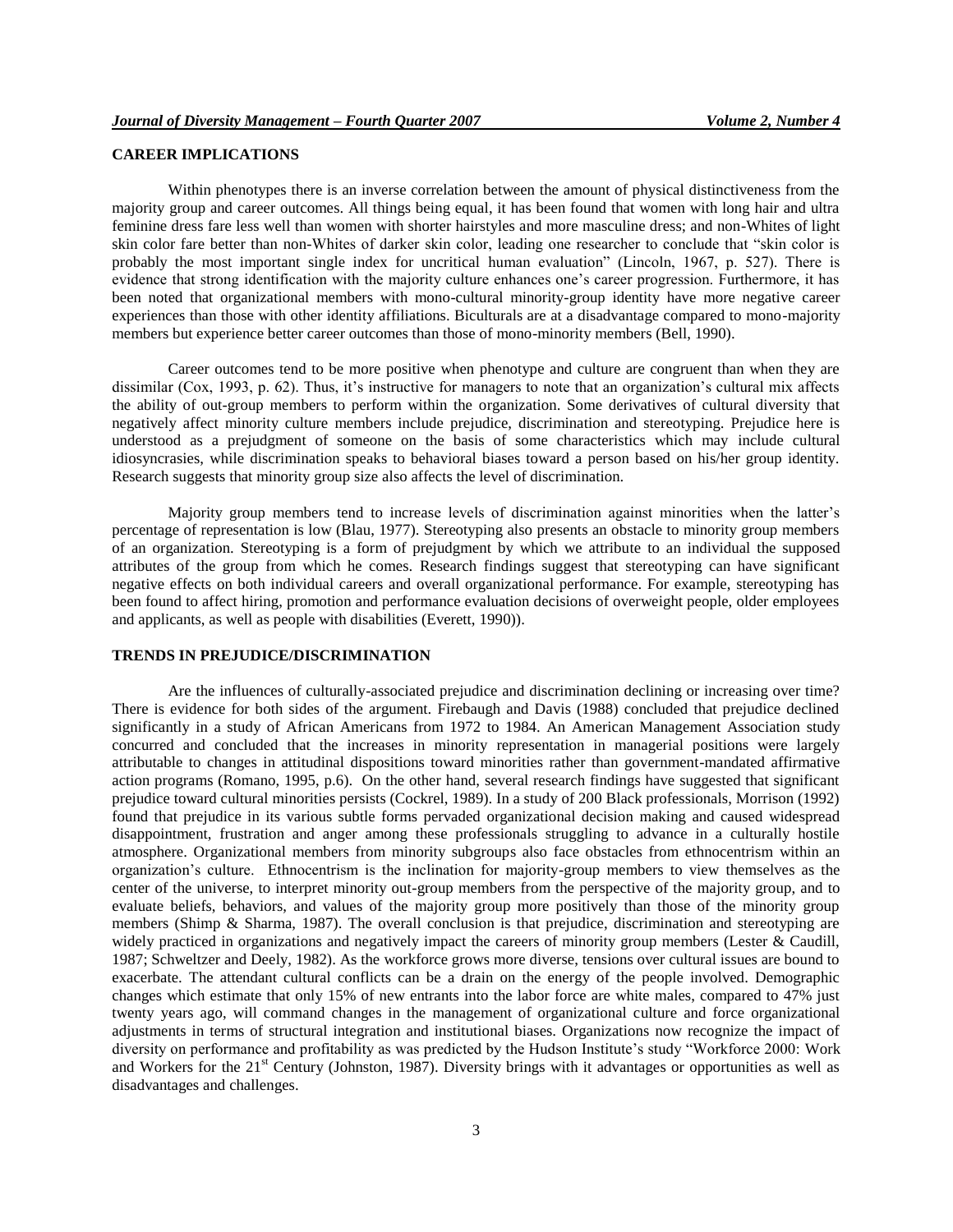# **ADVANTAGES OF DIVERSITY**

There is substantial literature which argues that diversity has performance advantages over homogenous work structures (Cox, Lobel and MacLeod, 1991; Cox and Blake, 1991). First, multicultural organizations have an advantage in attracting and retaining the best talent. The capabilities of women and minorities offer a wider labor pool. Organizations that are able to attract and retain qualified minority group members and keep faith with them through fair and equitable career advancement treatments, gain competitive advantage and derive high quality human resources dividends. Second, a multicultural organization is better suited to serve a diverse external clientele in a more increasingly global market. Such organizations have a better understanding of the requirements of the legal, political, social, economic and cultural environments of foreign nations (Adler, 1991). Third, in researchoriented and hi-tech industries, the broad base of talents generated by a gender-and ethnic-diverse organization becomes a priceless advantage. "Creativity thrives on diversity" (Morgan, 1989). Fourth, multicultural organizations are found to be better at problem solving, possess better ability to extract expanded meanings, and are more likely to display multiple perspectives and interpretations in dealing with complex issues. Such organizations are less susceptible to "groupthink." Fifth, multicultural organizations tend to possess more organizational flexibility, and are better able to adapt to changes. Women, for instance, are said to have higher tolerance for ambiguity than men (Rotter & O'Connell, 1982). A study of the U.S. Forest Service suggests advantages of a culturally diverse organization in the development and management of natural resource policies. It concluded that the creation of a diverse mix of employees was not only more reflective of the diverse public which the Forest Service serves, but also resulted in better land management decisions that were more responsive to the desires and needs of the populations served (Brown and Harris, 1993).

# **DISADVANTAGES OF DIVERSITY**

Diversity has some drawbacks which moderate its significant advantages. In problem-solving situations, extraordinary costs in time and financial resources can negate the benefits of synergy, and can even degenerate into dysfunctional conflicts. Diversity does not fare as well under conditions of uncertainty and complexity which may lead to confusion and frustration. Diversity can make it harder to arrive at an agreement on a particular course of action, and can result in negative dynamics and cultural clashes that can create work disadvantages for women and minorities. Traditionally, cultural conflicts between majority and minority group members are usually resolved in favor of the majority groups. This, in turn, creates significant barriers to full participation by minority members in potentially conflict situations. In an analysis of 151 work groups, Tsui, Egan and O'Reilly (1992) found diversity to be associated with lower levels of psychological identification with group members which would tend to detract from overall performance and result in adverse effects on organizational measures of productivity, absenteeism and turnover. Homogenous groups have been reported to outperform culturally diverse groups especially where there are serious communication issues which make it more difficult for everybody to make optimal contributions to the group effort (Sheridan, 1994).

Higher turnover and absenteeism are special problems identified with multi-cultural organizations. Several research studies since the 1960's have found women and other minorities to be consistently higher on absenteeism and turnover than their majority-member counterparts. Turnover for Blacks has been recorded at 40% greater than for Whites (Bergmann and Krause, 1968). A Corning Glass study reported that between 1980 and 1987, turnover among women in professional jobs was double that of men and the rate for Blacks was 2.5 times greater than for Whites (Hymowitz, 1989). Schwartz (1989), and Scott and McClelan, (1990) arrived at similar findings of two-toone turnover rate for women versus men. Meisenheimer (1990) found a 58% higher rate of absenteeism for women compared to men. In a study of twenty work units, O'Reilly, Caldwell and Barnett (1989) concluded that heterogeneity in groups was associated with lower levels of group social integration which resulted in higher individual turnover. They concluded that out-group members were more likely to leave the organization. Using a hypothetical company of 10,000 employees, Cox estimated that absentee differences attributable to multiculturalism would cost a company an average of three million dollars per year (Cox, 1993, p.25).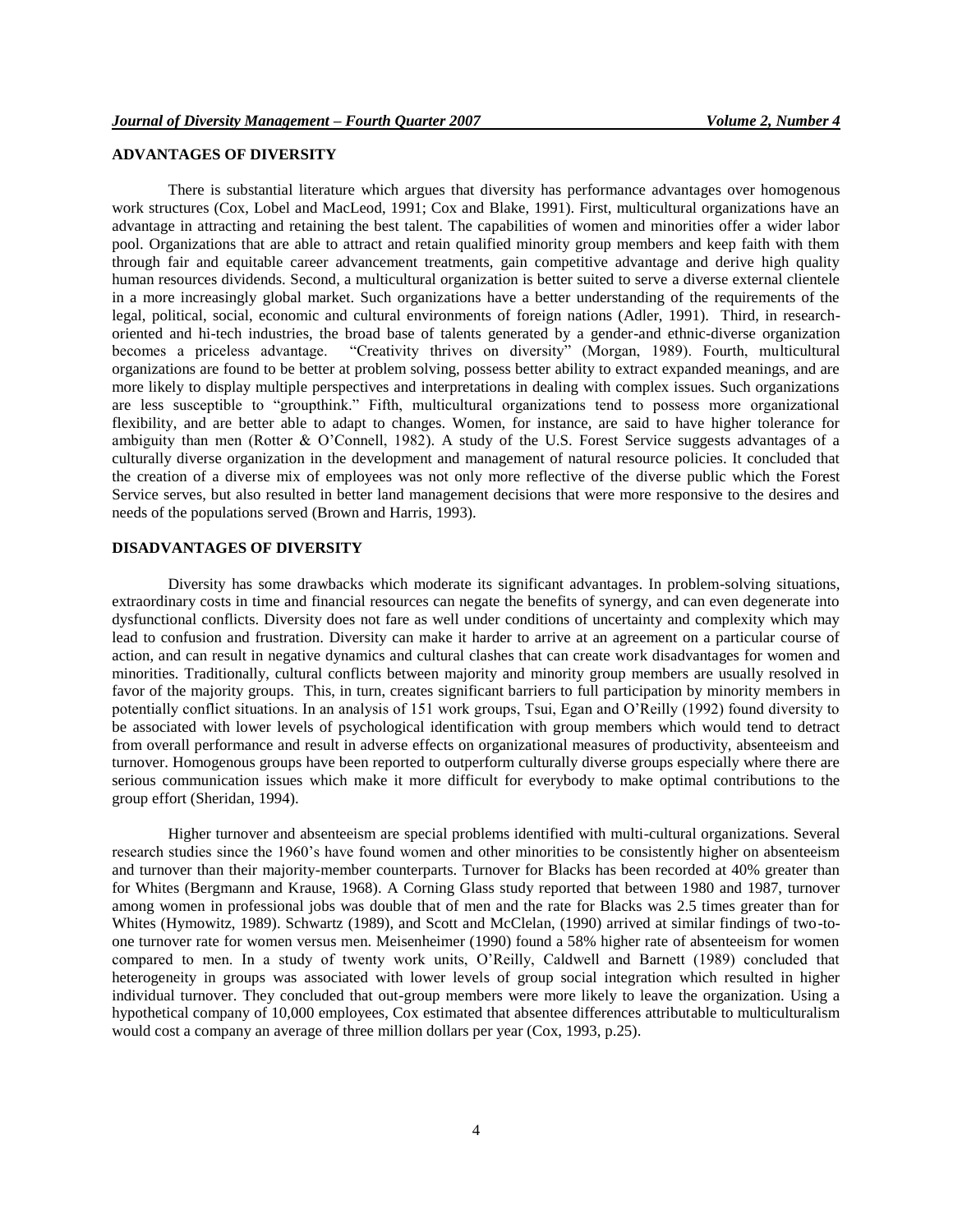# **LESSONS FOR MANAGEMENT**

In the face of mixed findings from research, and the social and legal imperatives for organizations to accommodate multi-cultures, practicing managers have a dialectic responsibility in deciding not whether, but when and how to exploit and capitalize on the positive attributes of cultural diversity while avoiding its downsides.

The first step is to understand that one of the primary objectives of diversity is to acknowledge people's individualities. This requires organizations to transform from mono-cultural to multicultural models of operation. This takes a three-step development process (Gottfredson, 1992). First is a monolithic stage characterized by a demographically and culturally homogenous structure. This is exemplified by traditional Japanese firms that employed only Japanese males. Second is a plural representative stage where an organization, though culturally diverse in its rank and file, maintains a culturally homogenous leadership. Sub cultures and groups are then expected and encouraged to adopt the culture of the leadership. This characterizes many current American organizations. The final stage is the truly diverse model where multicultural accommodation is evident throughout the organization. Companies at this stage value diversity and encourage it through a variety of ways that include two-way learning, and mutually reinforcing adaptation, interdependence and appreciation of cultural differences. Research makes several suggestions in effective and successful management of cultural diversity. Top management support and commitment must be evident. CEO's must also be willing to submit to diversity training to appreciate organizational barriers that impede full contributions from all members. Second, diversity must be a part of an organization's planned business objective including its outreach programs, rather than a mere technical effort to fulfill affirmative action or similar legally-mandated activity. Third, there should be a mechanism to hold managers accountable for meeting diversity goals. This should be reflected in the performance evaluation process. The acid test should include how much and how fast the organization breaks the "glass ceiling" to increase the percentage of minorities and women in the higher salary echelons through career development opportunities, mentoring and meritorious executive appointments. Fifth, there must be open communication lines that allow for transmission of new ideas, grievances and feedback. Finally, organizational rituals and rites should make room for such things as religious holidays, diet preferences and dress modes that do not interfere with organizational activities. These are little things that demonstrate respect and support for cultural diversity. In addition, successful diversity management requires managers to "unlearn practices rooted in an old mind set, change the ways organizations operate, shift organizational culture, restore policies, create new structures, and redesign human resource systems"(Cox, 1993).

### **CONCLUSION**

The challenges from an increasingly diverse workplace require a search for new ways for managing behavior. Traditional paradigms that overly focus on efficiency and profitability may not be adequate to understand the dynamics of the future multi-cultural organization. More emphasis on the current trend toward non-hierarchical, decentralized and flat organizational structures will be a positive step forward. Over and above all this is the creation of a climate that accepts and values the opportunities and challenges inherent in a diverse workforce.

# **REFERENCES**

- 1. Adler, N.J. (1991). *International Dimensions of Organizational Behavior,* Boston: PWS-Kent Publishing Company.
- 2. Bergmann, B.R., Krause, W.R. (1968). Evaluating and Forecasting Progress in Racial Integration of Employment. *Industrial and Labor Relations Review*. 18, 399-409.
- 3. Blau, P.M. (1977). A Macro-sociological Theory of Social Structure. *American Journal of Sociology,* 83, 26-54.
- 4. Brown, G. and Harris, C. C. (1993). The Implications of Workforce Diversification in the U.S. Forest Service. *Administration and Society,* 25, 1, 85-113.
- 5. Copeland, L. (1988A). Making the Most OF Cultural Differences at the Workplace. *Personnel,* 66, 6, 52- 60.
- 6. Cox, T.H., and Blake, S. (1991). Managing Cultural Diversity: Implications for Organizational Effectiveness. *The Executive,* 5, 3, 45.56.